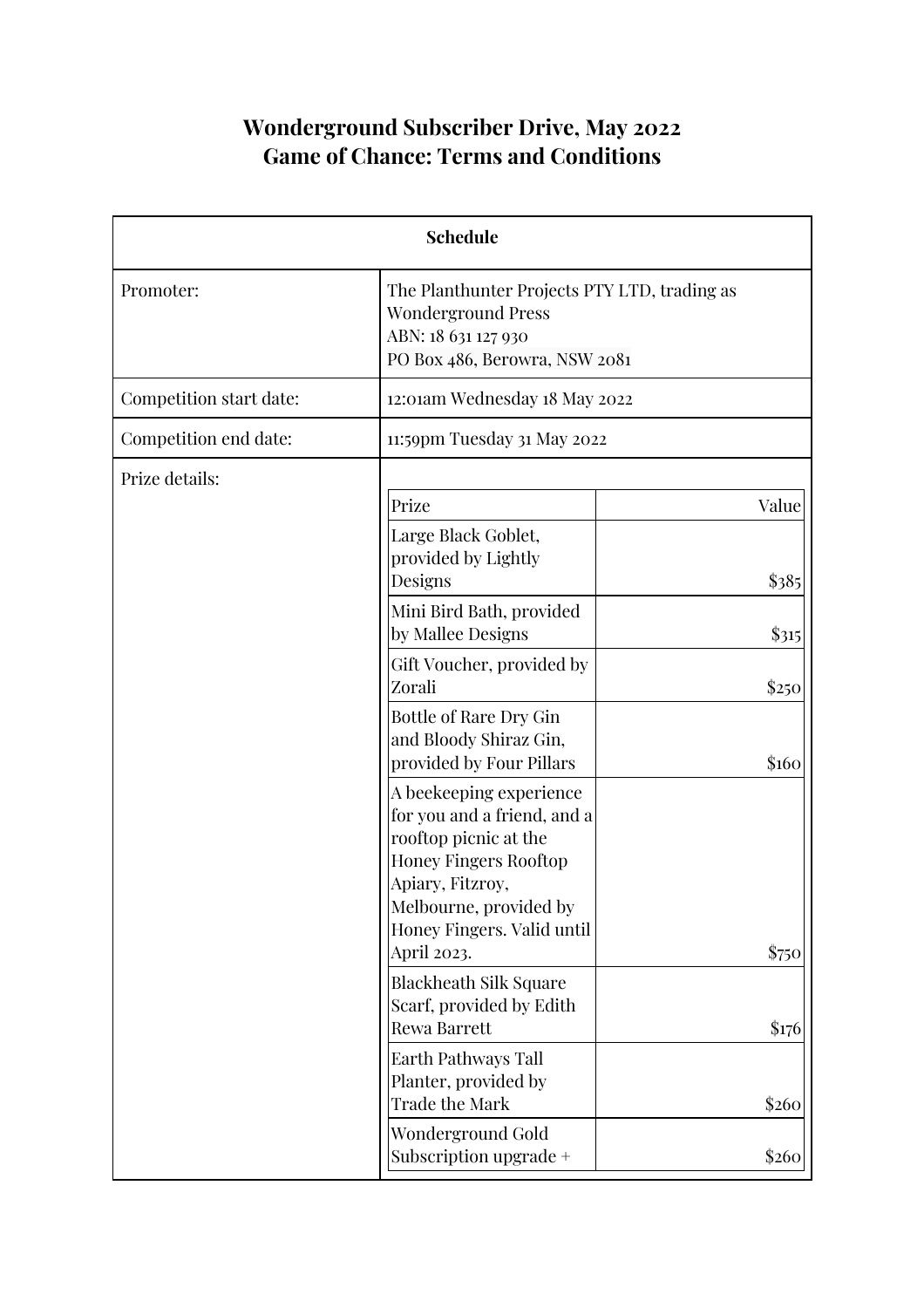|                                                 | The Planthunter: Truth,<br><b>Beauty, Chaos and Plants,</b><br>provided by<br>Wonderground<br>Plantopedia Book, The<br><b>Houseplant Collection</b><br>Puzzle, Deck of Plants,<br>provided by Leaf Supply<br>\$130                                                                                                                         |  |
|-------------------------------------------------|--------------------------------------------------------------------------------------------------------------------------------------------------------------------------------------------------------------------------------------------------------------------------------------------------------------------------------------------|--|
| How to enter:                                   | Entrants will need to purchase a 'Wonderground Print<br>+ Digital Subscription' or 'Wonderground Gold<br>Subscription' between $18/05/2022$ and $31/05/22$ to go<br>into the draw to win. If you are already a<br>Wonderground subscriber (excluding 'Wonderground<br>Digital Subscribers'), you automatically go into the<br>draw to win. |  |
| Eligibility:                                    | Entrants must live in Australia.<br>Entrants must be over 18 years of age.                                                                                                                                                                                                                                                                 |  |
| Draw date:                                      | Competition will be drawn no later than Friday<br>11:59pm, 03/06/2022.                                                                                                                                                                                                                                                                     |  |
| Draw method:                                    | Prizes will be drawn at random using a randomiser<br>selector.                                                                                                                                                                                                                                                                             |  |
| Winner notification and results<br>publication: | Winners will be notified via email.<br>Competition results will be published on the<br>Wonderground website.                                                                                                                                                                                                                               |  |
| Prize fulfilment:                               | Winner details will be shared with the brands                                                                                                                                                                                                                                                                                              |  |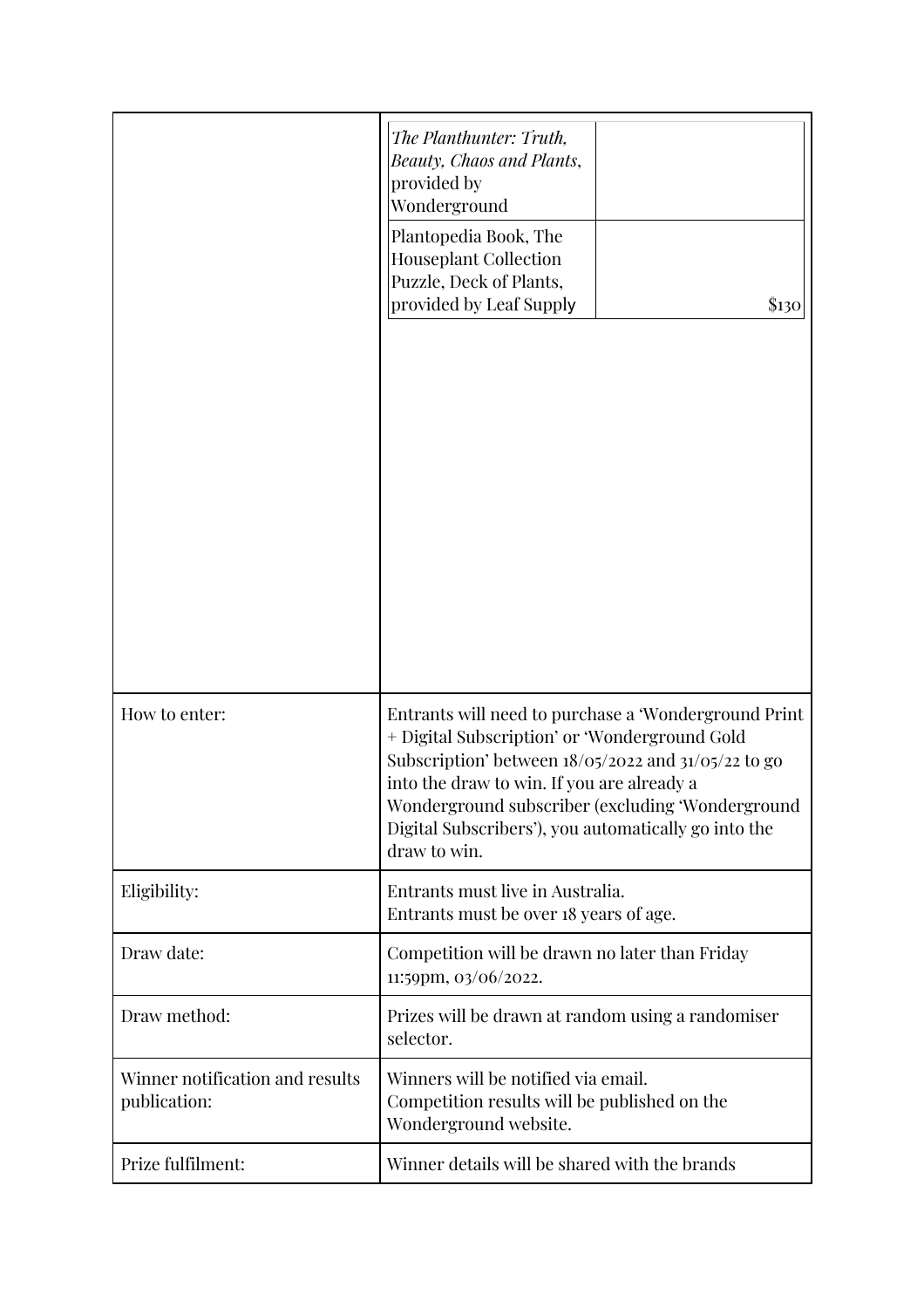#### **PART A - INTRODUCTION**

- 1. Information on how to enter and Prize details form part of these terms and conditions.
- 2. By participating in the Competition, entrants accept and agree to be bound by these terms and conditions. For the avoidance of doubt, the terms and conditions include the Schedule above.
- 3. Entries must comply with these terms and conditions to be valid.
- 4. Where there is an inconsistency between the Schedule and Parts A to J of these terms and conditions, the schedule will prevail.

# **PART B - PRIVACY**

- 5. The Promoter will collect and use each entrant's personal information for the purposes of: . (a) conducting the Competition (which will include disclosure to third parties for the purpose of processing and conducting the Competition) and for promotional purposes, public statements and advertisements in relation to the Competition; . (b) providing information about the products offered by the Promoter
- 6. By entering the Competition, entrants consent to the use of their personal information as described in clause 5.

# **PART C - WHO CAN ENTER THE COMPETITION**

7. Entrants must live in Australia and be over 18 years old.

# **PART D – HOW TO ENTER THE COMPETITION**

- 8. To enter, each entrant must comply with the 'How to Enter' section of the Schedule.
- 9. An entry cannot be modified after it has been submitted.
- 10. The Promoter reserves the right, at any time, to request verification of the age, identity, residential address or any other information relevant to participation in the Competition of all entrants.
- 11. The Promoter reserves the right to disqualify any entrant who provides false information or fails to provide information that is reasonably requested by the Promoter.
- 12. The eligibility of entries is solely within the discretion of the Promoter.

# **PART E - PRIZES**

- 13. Each Prize is not transferable, exchangeable or redeemable for cash.
- 14. If a Prize is unavailable for reasons beyond the Promoter's control, the Promoter reserves the right to substitute the Prize with a prize of equal or greater monetary value. This right is subject to any applicable legislation, regulations or directions from a regulatory authority.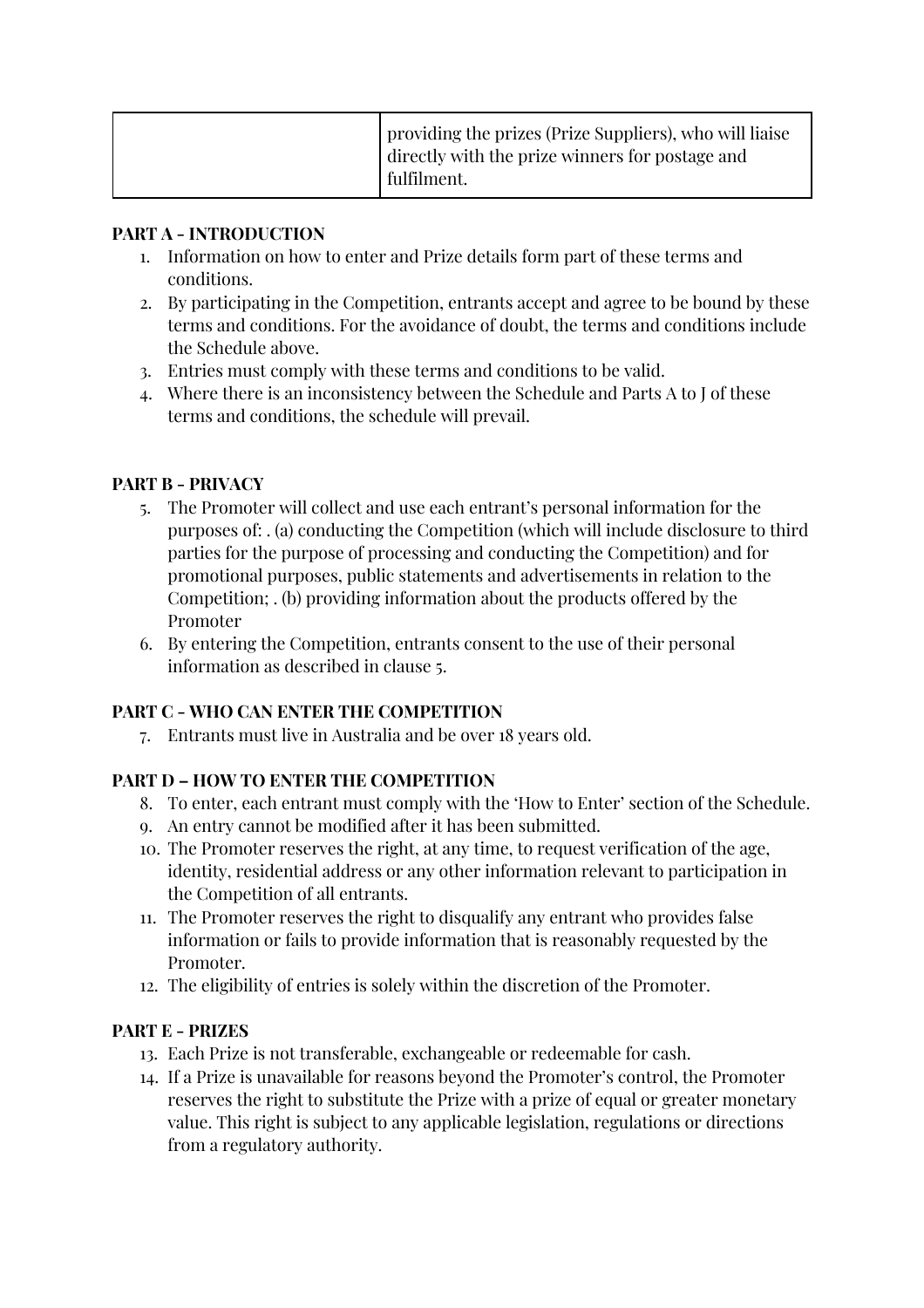- 15. Once a Prize has left the premises of the Prize Supplier, the Prize Supplier and Promoter takes no responsibility for the Prize being damaged, lost or stolen.
- 16. All taxes (excluding GST, if any) which may be payable as a consequence of receiving a Prize are the sole responsibility of each winner.
- 17. A winner's use of the Prize is entirely at their own risk.
- 18. Honey Finger Prize Winner acknowledges that it is a condition of entry that the Prize Winner show proof of their Covid-19 vaccination status before entering the venue.
- 19. Honey Fingers Prize Winner agrees to participate in an event that includes proximity to live bees (Apis mellifera) and beehives.
- 20. Honey Fingers Prize Winner understands that while safety precautions will be taken, participating in activities that involve live bees may also include the risk of being stung by one or more bees.
- 21. Honey Fingers Prize Winner understands that a safety induction will be provided by Nic Dowse of Honey Fingers, and that event participants agree to follow directions and advice provided by the Event Organiser (Honey Fingers).
- 22. Honey Fingers Prize Winner agrees that, to the best of their knowledge, they are not allergic to or have an anaphylactic reaction to bee venom.
- 23. Honey Fingers Prize Winner agrees to read and follow additional information provided by the event organiser before the event. This will include practical advice on how to safely be in proximity of live bees, such as not wearing perfumes or scented hair care products.
- 24. Honey Fingers Prize Winner understands that as this is a rooftop event in a heritage building, access is via three flights of stairs. Unfortunately there is no lift or alternative access.
- 25. Honey Fingers Prize Winner understands that this event is only available in Melbourne and is not transferable to another city and Prize does not include travel or accommodation expenses.

# **PART F - HOW THE WINNER(S) ARE DETERMINED**

- 26. The Competition is a game of Chance.
- 27. At the time and date specified in the "Draw Date" section of the Schedule, each valid entry will be entered into a process of random selection.
- 28. The winning entry will be the entry that is selected at a random draw.
- 29. The number of winning entries to be selected will be the same as the total number of Prizes specified in the Schedule
- 30. The promoter's decision will be final and binding and no correspondence with entrants or any other person will be entered into.
- 31. Each winner will receive a Prize.

# **PART G - NOTIFICATION AND CLAIMING THE PRIZE(S)**

- 32. The Promoter will notify each winner that the Prize Supplier will be in contact with them to fulfill the Prize.
- 33. The Promoter reserves the right to request each winner to provide proof of their identity and/or proof that they were responsible for the winning entry.
- 34. It is the responsibility of each entrant to notify the Promoter and Prize Supplier of any change to their contact details.